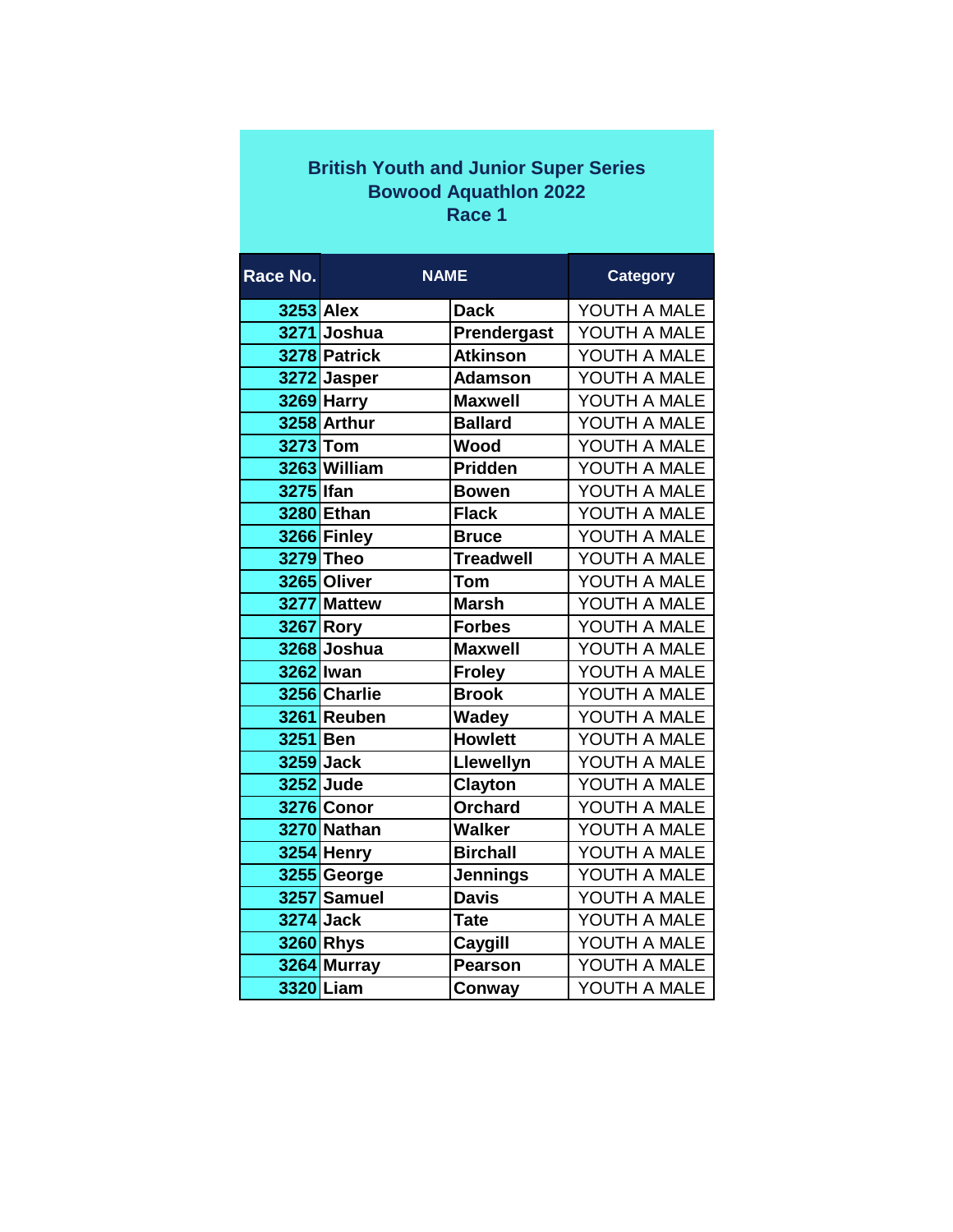## **British Youth and Junior Super Series Bowood Aquathlon 2022 Race 2**

| Race No.        | <b>NAME</b>      |                  | <b>Category</b> |
|-----------------|------------------|------------------|-----------------|
|                 | 3266 Finley      | <b>Bruce</b>     | YOUTH A MALE    |
|                 | 3279 Theo        | <b>Treadwell</b> | YOUTH A MALE    |
|                 | 3265 Oliver      | <b>Tom</b>       | YOUTH A MALE    |
|                 | 3277 Mattew      | <b>Marsh</b>     | YOUTH A MALE    |
|                 | 3267 Rory        | <b>Forbes</b>    | YOUTH A MALE    |
|                 | 3268 Joshua      | <b>Maxwell</b>   | YOUTH A MALE    |
|                 | 3262 Iwan        | <b>Froley</b>    | YOUTH A MALE    |
|                 | 3256 Charlie     | <b>Brook</b>     | YOUTH A MALE    |
|                 | 3261 Reuben      | <b>Wadey</b>     | YOUTH A MALE    |
| 3251 Ben        |                  | <b>Howlett</b>   | YOUTH A MALE    |
|                 | 3259 Jack        | Llewellyn        | YOUTH A MALE    |
|                 | 3252 Jude        | <b>Clayton</b>   | YOUTH A MALE    |
|                 | 3276 Conor       | <b>Orchard</b>   | YOUTH A MALE    |
|                 | 3270 Nathan      | <b>Walker</b>    | YOUTH A MALE    |
|                 | 3254 Henry       | <b>Birchall</b>  | YOUTH A MALE    |
|                 | 3255 George      | <b>Jennings</b>  | YOUTH A MALE    |
|                 | 3257 Samuel      | <b>Davies</b>    | YOUTH A MALE    |
|                 | 3274 Jack        | <b>Tate</b>      | YOUTH A MALE    |
|                 | 3260 Rhys        | Caygill          | YOUTH A MALE    |
|                 | 3264 Murray      | Pearson          | YOUTH A MALE    |
|                 | <b>3253 Alex</b> | <b>Dack</b>      | YOUTH A MALE    |
|                 | 3271 Joshua      | Prendergast      | YOUTH A MALE    |
|                 | 3278 Patrick     | <b>Atkinson</b>  | YOUTH A MALE    |
|                 | 3272 Jasper      | <b>Adamson</b>   | YOUTH A MALE    |
|                 | 3269 Harry       | <b>Maxwell</b>   | YOUTH A MALE    |
|                 | 3258 Arthur      | <b>Ballard</b>   | YOUTH A MALE    |
| <b>3273 Tom</b> |                  | Wood             | YOUTH A MALE    |
|                 | 3263 William     | <b>Pridden</b>   | YOUTH A MALE    |
| 3275 Ifan       |                  | <b>Bowen</b>     | YOUTH A MALE    |
|                 | 3280 Ethan       | <b>Flack</b>     | YOUTH A MALE    |
|                 | 3320 Liam        | Conway           | YOUTH A MALE    |